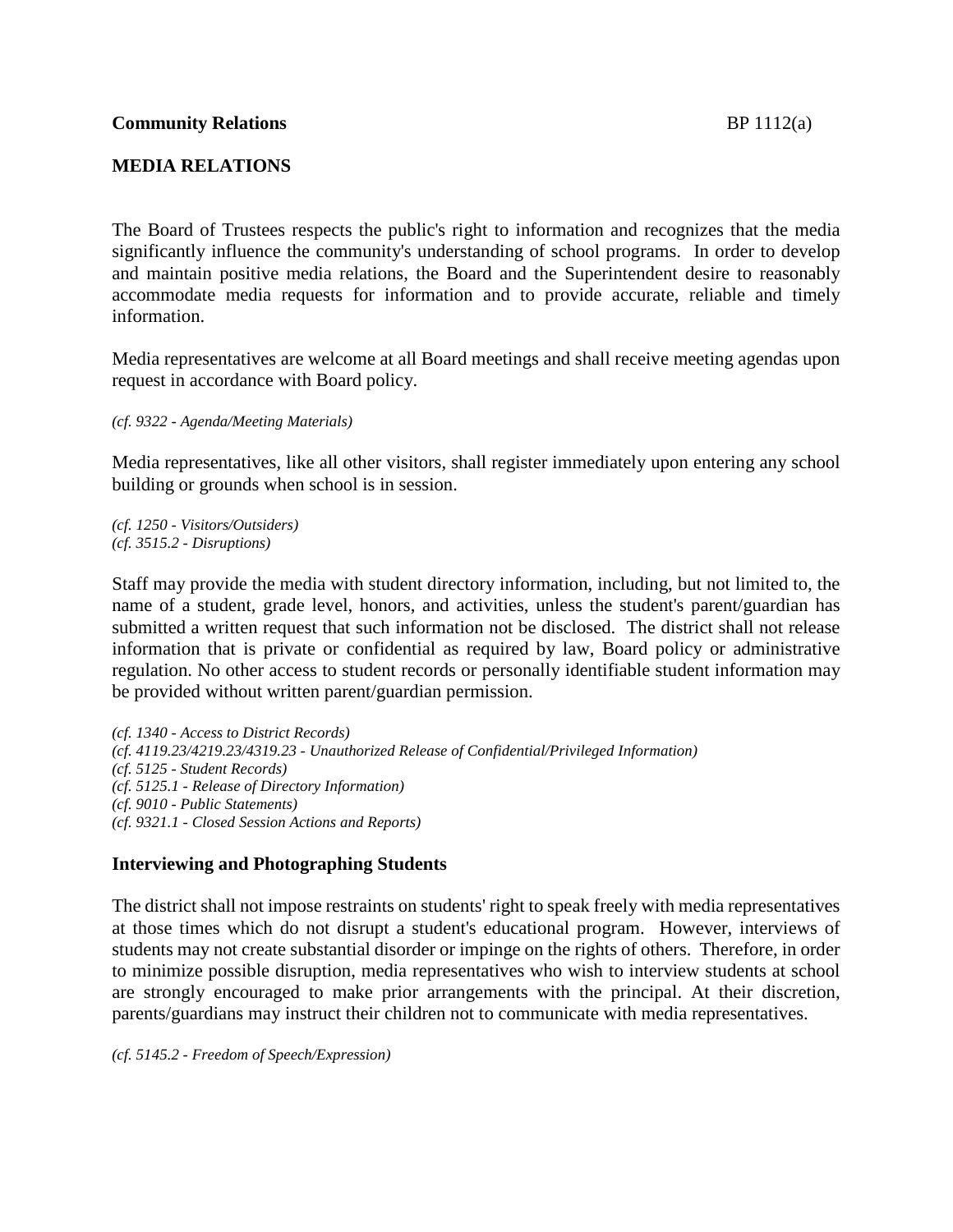In order to protect the privacy and safety of students, a media representative who wishes to photograph students on school grounds should first make arrangements with the principal or designee.

## BP 1112(b)

## **MEDIA RELATIONS** (continued)

When interviewing or photographing a special education student, he/she shall not be identified as a special education student without prior, written parent/guardian permission.

#### **Media Communications Plan**

In order to help develop strong relations with the media, the Superintendent/Principal or designee shall develop a proactive media communications plan. This plan may include, but not be limited to, information related to district programs and needs, student awards, school accomplishments and events of special interest.

*(cf. 0510 - School Accountability Report Card) (cf. 1100 - Communication with the Public) (cf. 1160 - Political Processes)*

The plan shall specify the district's primary media contact to whom all media inquiries shall be routed. Spokespersons designated to speak to the media on behalf of the district include the Board president, Superintendent and public information officer. Other Board members and staff may be asked by the Superintendent/Principal or designee to speak to the media on a case-by-case basis, depending on their expertise on an issue.

The Superintendent/Principal or designee shall provide training on effective media relations to all designated spokespersons.

*(cf. 9240 - Board Training)*

#### **Crisis Communications Plan**

During a disturbance or crisis situation, the first priority of school staff is to assure the safety of students and staff. However, the Board recognizes the need to provide timely and accurate information to parents/guardians and the community during a crisis. The Board also recognizes that the media have an important role to play in relaying this information to the public. In order to help ensure that the media and district work together effectively, the Superintendent/Principal or designee shall develop a crisis communications plan to identify communication strategies to be taken in the event of a crisis.

*(cf. 0450 - Comprehensive Safety Plan) (cf. 3516 - Emergencies and Disaster Preparedness Plan)*